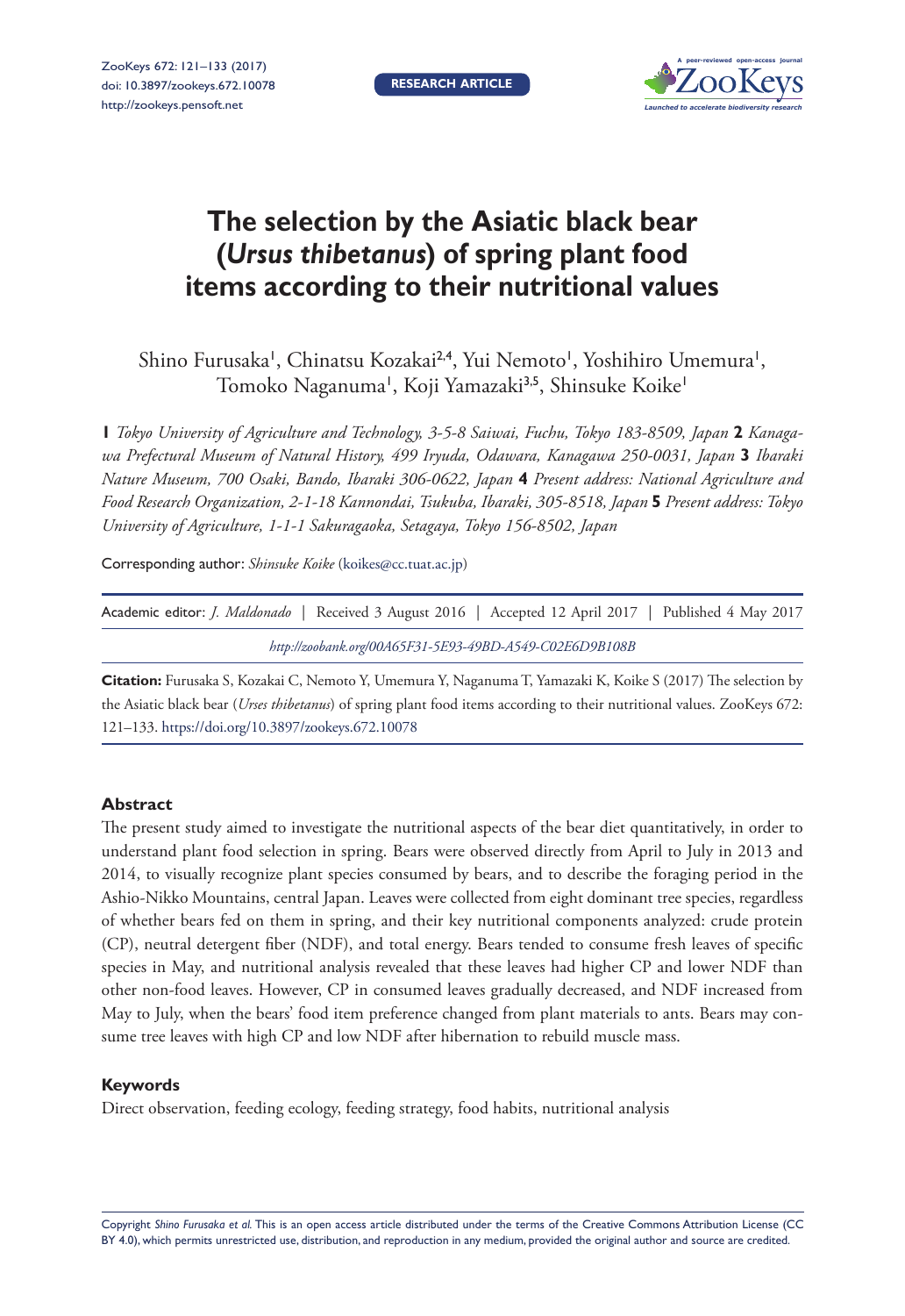## **Introduction**

The composition of diets selected by wildlife has long been of interest to range and wildlife biologists. Understanding the reasons underlying food choices is useful when developing and revising habitat management plans (e.g., Aryal et al. 2015a, b, Panthi et al. 2015). Mammals select food types based on relative abundance, seasonal availability, palatability, and nutritional content (e.g., Hanley 1982, Lambert 2010, Aryal et al. 2015a, b). The palatability and nutrient content of plant foods can show rapid temporal variations (Panthi et al. 2015). Therefore, understanding the nutritional basis of dietary selection can help explain feeding phenology.

The feeding habits of bears before and after hibernation (autumn and spring, respectively) are of particular interest (e.g., Noyce and Garshelis 1998, McLellan 2011). Bears show a hyperphagia in autumn for key foods that help build fat reserves for hibernation. In contrast, spring feeding must provide nutrients to rebuild muscle mass lost during hibernation and support lactation in females that are nourishing cubs. American black bears (*Ursus americanus* Pallas, 1780) consume higher protein foods in spring than in summer or fall (Mclellan 2011). This diet facilitates gains in bone and muscle mass in both adult and juvenile bears, with a concurrent loss in fat mass (McLellan 2011, Noyce et al. 1997, Noyce and Garshelis 1998). Because bears are non-cecal monogastric mammals, they are unable to efficiently digest fiber. Thus, the digestibility of plant foods is inversely proportional to their fiber content (Bunnel and Hamilton 1983, Pritchard and Robbins 1990).

Current knowledge suggests that Asiatic black bears (*U. thibetanus* G. Cuvier, 1823) mainly consume green vegetation during spring, such as newly emerged leaves or grasses (Hashimoto and Takatsuki 1997, Hwang et al. 2001). Despite the high volume of green vegetation in the spring diet, vegetative plant remains in feces are difficult to quantify and identify. Most of the previous spring diet studies of Asiatic black bears have relied on fecal analyses, so detailed information on the species consumed is lacking (Hashimoto and Takatsuki 1997). Thus, it also remains unclear what nutritional factors influence the use of food items by Asiatic black bears during spring. Further, bears consume this green vegetation during a limited spring period and then change to other food items quickly (Koike 2010). However, it is unknown why bears select this green vegetation for a short period.

In this study, we aimed to clarify the spring feeding behavior of Asiatic black bears, with a focus on the nutritional factors that contribute to their consumption of spring plant food items. Based on previous studies of American black bears (McLellan 2011, Noyce et al. 1997), we hypothesized that their spring feeding habits are affected by the nutritional components of food items, particularly protein, fiber, and energy. We hypothesized that bears consume plant food items with high protein, high energy, and low fiber to maximize their feeding efficiency during spring. We used direct observations to determine which food items bears consumed and when they consumed them. We then analyzed those food items to determine their nutritional content and elucidated the relationship between nutrient contents and food usage.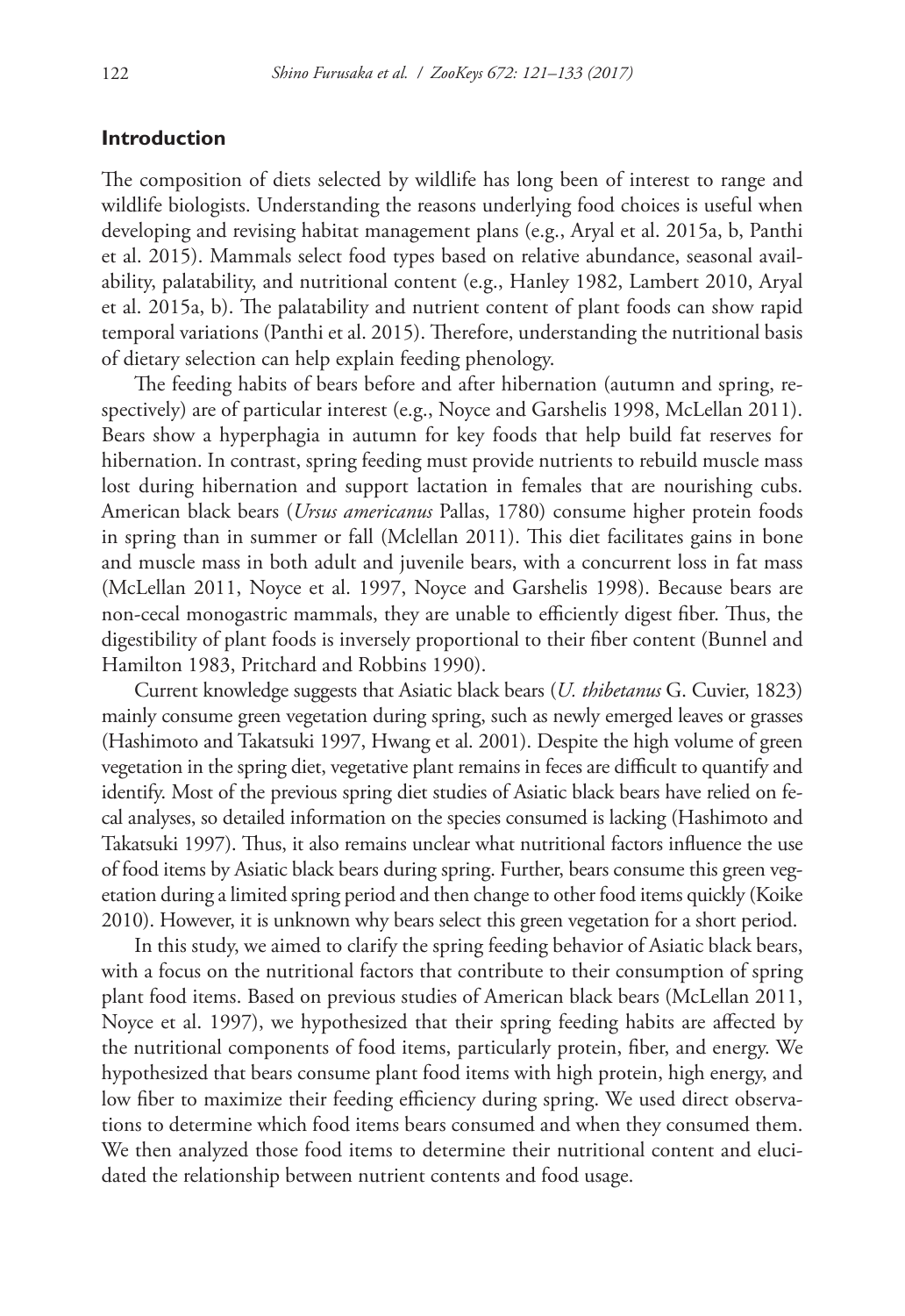## **Methods**

## **Study area**

This study was conducted in the Ashio area of the Ashio-Nikko Mountains (36°54'–  $36^{\circ}80^{\prime}$ E, 139°22'–139°49'N; Fig. 1). The main study area was approximately 60 km<sup>2</sup>, with an annual precipitation of 2,236 mm and an annual mean temperature of 7.2°C (Tochigi Prefecture 2011). The natural vegetation of the Ashio-Nikko Mountains up to 1,600 m is deciduous broad-leaved forest composed of *Quercus crispula* Blume, *Acer*  spp., and *Fagus crenata* Blume. Mixed forests of *Tsuga* spp. and *Betula* spp. exist above this altitude. Since 1956, the Japanese government has undertaken major tree planting operations in the area, and today, there are scattered stands of *Clethra barbinervis* Sieb. et Zucc., *Alnus firma* Sieb. et Zucc., *Robinia pseudoacacia* Linn., and *Pinus densiflora*  Sieb. et Zucc.. However, the landscape remains partly open, with a mosaic of grasslands, rough bare land, planted forest, and natural vegetation.

To clarify the dominant tree species in this area and to select the tree species for analysis, the abundance of tall trees was calculated by a vegetation survey in Ashio study area. Thirty random points were generated in the central Ashio area and set transects ( $20 \times 20$  m) in each of the selected points. A handheld GPS receiver (eTrex Legend HCx, Garmin Ltd., Kansas, USA) was used to establish the location where transects were measured. The diameter was measured at chest height of all tall trees and then the total basal area of each tree species was calculated within the transects. The most abundant tall trees in the central Ashio area were *R. pseudoacacia*, *C. barbinervis*, *A. firma*, *Betula ermanii* Cham., and *Q. crispula.*

#### **Foraging behavior of bears**

To identify the food items and foraging period for each food item, bears were directly observed feeding during the daytime from April–July in 2013 and 2014. Most bears showed a diurnal feeding pattern during this season (Kozakai et al. 2013) and, therefore, did little foraging at night. We experienced two types of challenges while using direct observation: it was difficult to locate target animals in this temperate broad-leaved forest and observations had to be made without disturbing the animals or changing their behavior. The steep topography and mosaic grasslands of the Ashio study area enabled us to circumvent these problems; we located bears by visually scanning open grasslands and made our observations from the opposite side of the valley using a video camera with a powerful telescopic lens.

To avoid biases toward certain time frames or individuals, we recorded the feeding behavior for as many different bears as was possible. We were able to identify most of the bears by their physical characteristics including body size, chest markings, and the presence of cubs.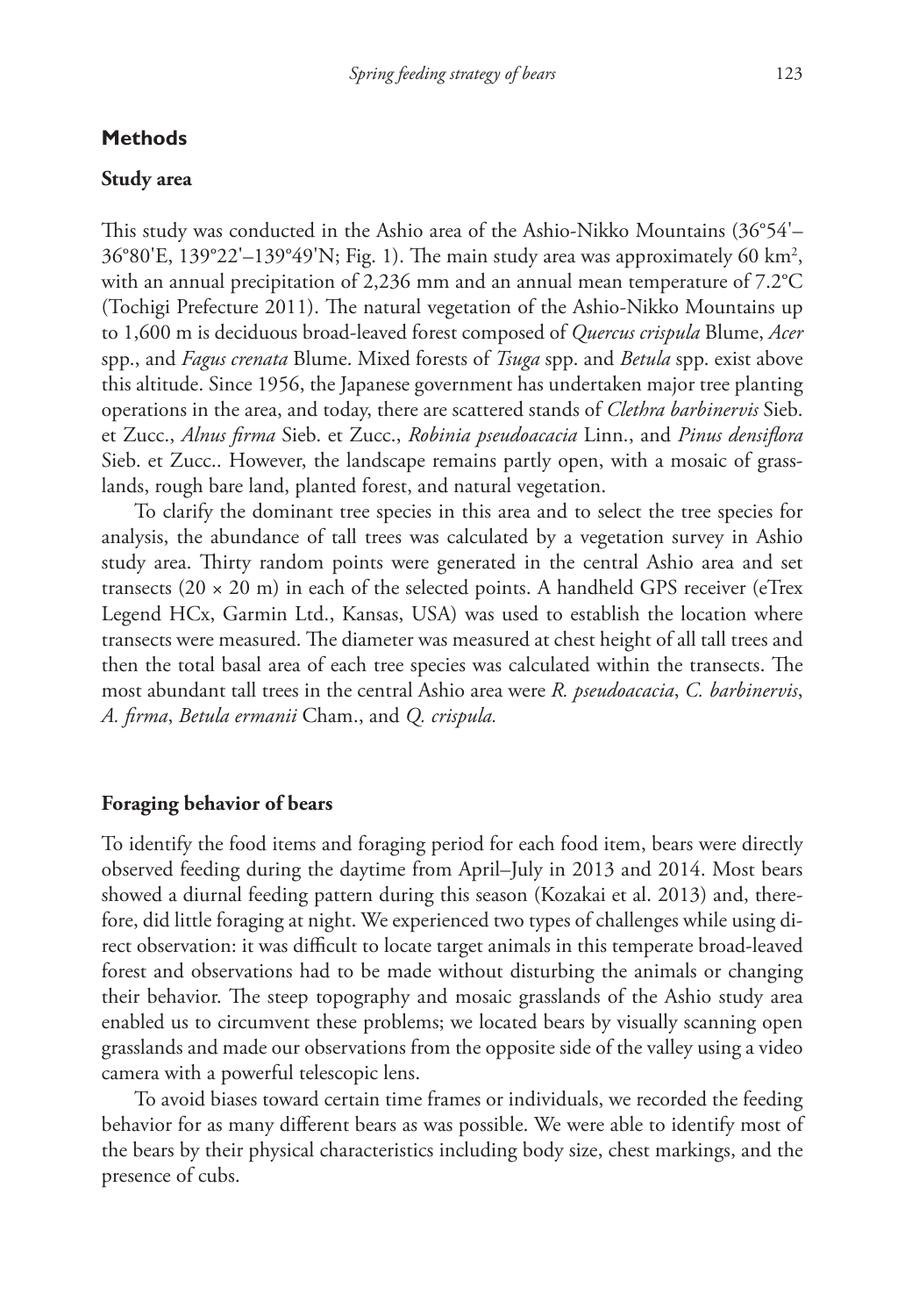

**Figure 1.** Map of the study area, located in the Ashio-Nikko Mountains range in Tochigi and Gunma Prefectures, central Japan. Black lines were trails to observe bears and black circles were the points of vegetation surveyed in the Ashio area.

The observation frequency was more than once a week (average  $\pm$  SD: 1.3  $\pm$  0.5 days/ week) depending on weather conditions. We walked along trails in the study area and searched for bears using binoculars (Kenko Skymate  $8 \times 40$  mm) as quietly as possible. When bears were located, their behaviors were recorded using a video camera (Panasonic Lumix GH2) with a telescopic lens. In the laboratory, we reviewed the video recordings to identify each food item by tree shape, tree color, or other characteristics, and to calculate the foraging period for each food item. If we could not identify food items from the video recordings, we returned to the feeding location and directly identified the food items based on the signs of feeding. In addition, particularly during 2014, when observation points were proximate to feeding sites and access to accurate feeding location data (via GPS collars fitted on the bears) was available, we download the GPS location data from GPS collars. This allowed us to visit the feeding locations and assess the food items based on signs of feeding such as bear shelves (broken branches on trees made by bears when eating leaves) or claw marks on tree trunks. We defined "ant-feeding" as occurring when the following conditions were met: a bear turned over a stone, put its nose close to the ground, moved its face up and down, moved its front paws, and these actions had to continue for more than 5 s (Fujiwara et al. 2013). During the survey, to protect from attack by bears, we stayed on mountain slopes opposite from the mountain slopes on which the bears were foraging, generally across the valley, and keeping a minimum distance of 200 m between us and bears.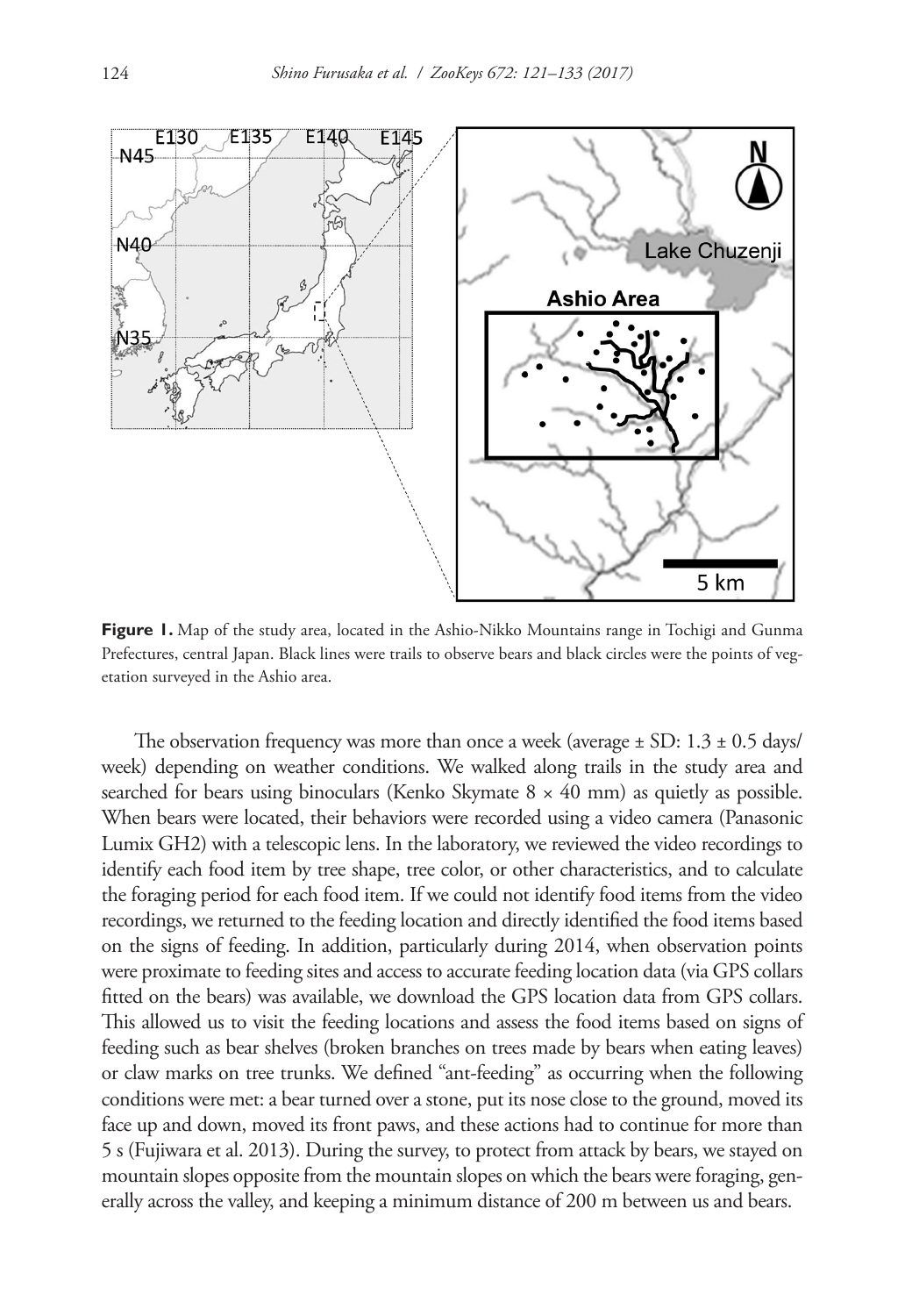#### **Nutritional analysis of food items**

From previous studies, we know that Asiatic black bears mainly consume green vegetation, particularly fresh leaves of woody plants, grasses, and herbs in spring (e.g., Hashimoto and Takatsuki 1997). Therefore, we targeted the leaves of woody plants, grasses, and herbs for nutritional analyses during 2013 samplings.

Six food items were identified by direct observation. For the buds or leaves of all tree species (total of four species), the species could be accurately identified by video data based on confirmation (visiting the feeding site and assessing the feeding signs). However, the species of herbs and grasses could not be identified by video data and only used the data of two species that could be confirmed.

The nutritional contents of tree species consumed by bears were compared to those not consumed by bears. We targeted the leaves of woody plants because a previous study indicated that bears in the study area exclusively fed on tree leaves in spring (Koike et al. 2016). We collected leaves from eight tree species (four consumed species and four non-consumed species) with ten individual trees for each species on two separate occasions (early May and late May). The target non-consumed tree species were dominant species (*R. pseudoacacia*, *C. barbinervis*, *A. firma*, and *B. ermanii*), selected based on quantitative data. On the other hand, we observed bears feeding on the leaves of four of these species (*Malus toringo* Sieb., *Q. crispula*, *Salix bakko* Kimura, and *Elaeagnus umbellata* Thund.), and we selected these species as consumed tree species.

Second, to assess the phenologic change in the nutritional value of the three main tree species consumed by bears (*M. toringo*, *S. bakko*, and *Q. crispula*), we collected leaves from ten individual trees of each species once every 2 weeks from leaf flush (early May) to late June (total of four times: early May, late May, early June, and late June). Because feeding on *E. umbellata* leaves was observed less frequently than feeding on other species, *E. umbellata* was excluded from this analysis. Third, whenever we confirmed any other plant species being consumed by bears during our 2013 observations, we collected samples from the foraging site as soon as possible.

After collection, samples (10 g (dry weight) for each tree) were kept in paper envelopes and brought to the Tokyo University of Agriculture and Technology where they were dried at 60°C for 48 h. The dried items were milled, placed in plastic tubes, and stored in desiccators until analysis. For each sample, we determined crude protein (CP, % of dry matter), neutral detergent fiber (NDF, % of dry matter), and total energy content (EN, kcal/gdw) according to the methodology prescribed by the Association of Official Analytical Chemists (2003). We determined the nitrogen content (%) using a CN CODER MT-700 analyzer (Yanaco New Science Inc., Kyoto, Japan) and calculated CP using the following formula:  $CP =$  nitrogen  $\times$  6.25 (Robbins 1993). We analyzed NDF using an Ankom fiber determination system (Ankom<sup>200</sup> Fiber Analyzer; Ankom Technology Corp., NY, USA) and analyzed EN using a bomb calorimeter (IKA-Calorimeter C200; IKA-Werke GmbH and Co. KG, Staufen, Germany). All analyses were conducted by the NARO Institute of Livestock and Grassland Science at Tsukuba city, Japan.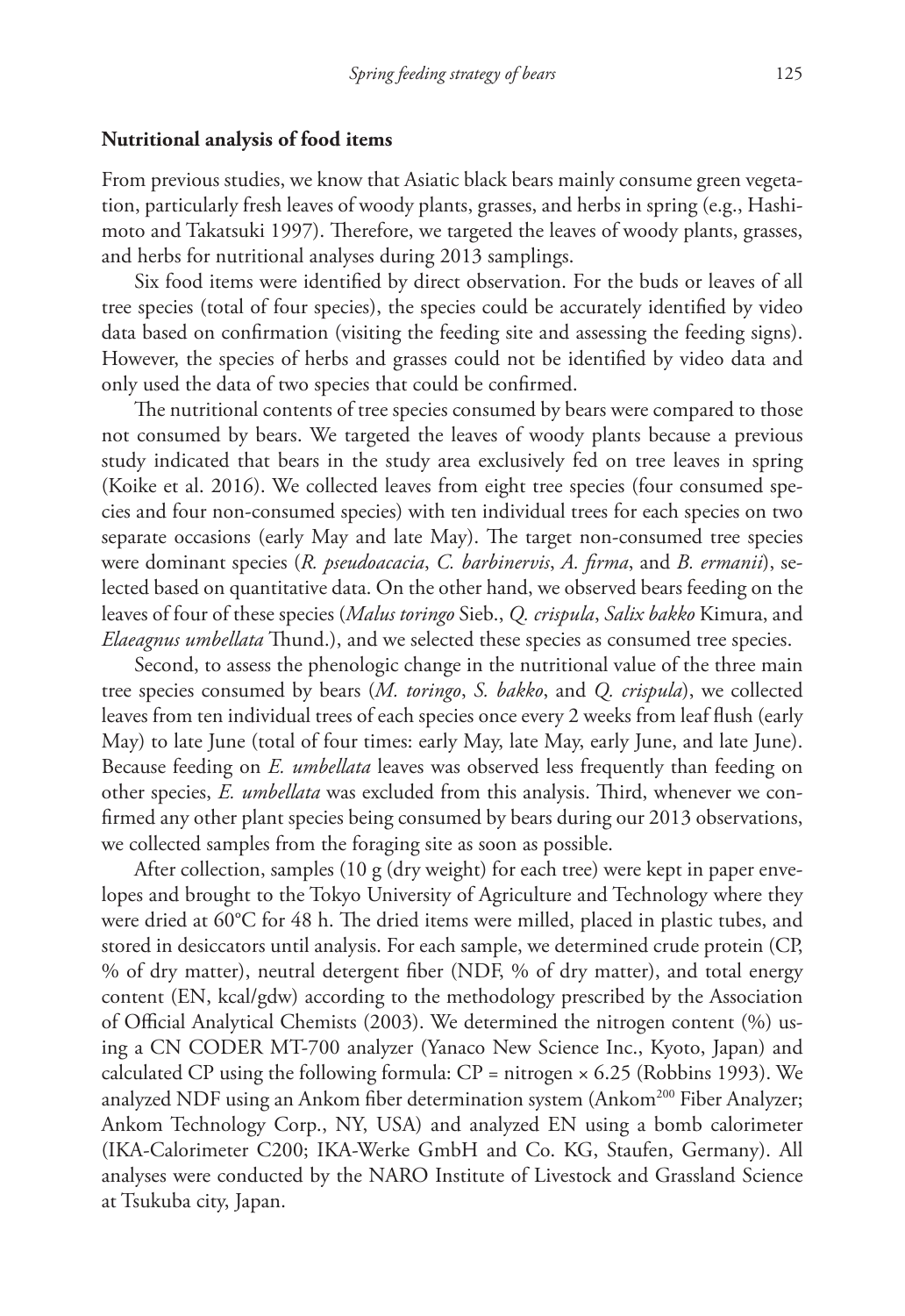After performing nutritional analysis, we used right-angled mixture triangle (RMT; Raubenheimer 2011) analysis to examine the balance of macronutrients and fiber in plant samples. The RMT is a geometric approach used to investigate multidimensional data on the ratios (or balance) of food components in individual foods or food mixtures and is especially relevant to field-based nutritional ecology studies where proportional compositions (as opposed to accurate intake amounts) are the only metric available (Raubenheimer 2011; Raubenheimer et al. 2014). We used a 3-dimensional RMT, where macronutrients were expressed as percentage of total macronutrients (i.e., CP + EN + NDF) on a dry matter basis; CP was shown on the implicit z-axis, the value of which is inversely related with distance from the origin.

#### **Data analysis**

We compared the nutritional content of leaves from four tree species not consumed by bears and from four tree species that bears did consume in early and late May by the Bartlett test and used the Kruskal–Wallis test (KW) to determine the differences in nutritional values between tree species. We also compared the nutritional values of *M. toringo*, *S. bakko*, and *Q. crispula* leaves over time and determined the differences in nutritional values related to phenological change by Bartlett test and KW test. We used a single chi-square test to compare the frequency differences from video recordings of bear foraging times for each food item in each half-month period between 2013 and 2014.

#### **Results**

We recorded bear foraging behavior for 7 h 25 min during 2013 and 8 h 10 min during 2014 (45 individual and 30 individual foraging behavior events during 2013 and 2014, respectively). The number of observed feeding bouts where we could not identify the bear was 68 and 48 during 2013 and 2014, respectively. The minimum number of identifiable individuals was 10 and nine during 2013 and 2014, respectively. We recorded three bears with a GPS collar in 2013 and two in 2014.

During early April, we did not observe any bear feeding behavior, and the leaf flush had not occurred yet. During late April, the leaf flush had still not occurred, and bears mainly ate *Miscanthus sinensis* Andersson. Grass (overwintered culms that had stopped growing in November of the preceding year)  $[74.7\% \pm 0.5\%$  (mean  $\pm$  SD) of videorecorded bear foraging time] and *S. bakko* buds (25.3% ± 0.5%). By early May, the leaf flush had occurred in all tree species except *B. ermanii*. During this period, bears ate newly emerged leaves of *S. bakko* (20.7% ± 0.9%), *M. toringo* (20.3% ± 0.4%), *Q. crispula* (16.6% ± 2.2%), *E. umbellata* (16.1% ± 1.6%), *Eragrostis curvula* (Schrad.) Nees herbs (13.2%  $\pm$  2.4%), and unknown grasses (13.1%  $\pm$  2.7%). In late May, bears ate the leaves of *S. bakko*  $(4.7\% \pm 0.4\%)$  and *Q. crispula*  $(14.7\% \pm 0.5\%)$  and the flowers and leaves of *M. toringo* (80.6% ± 0.9%). From June to July, the bears mainly ate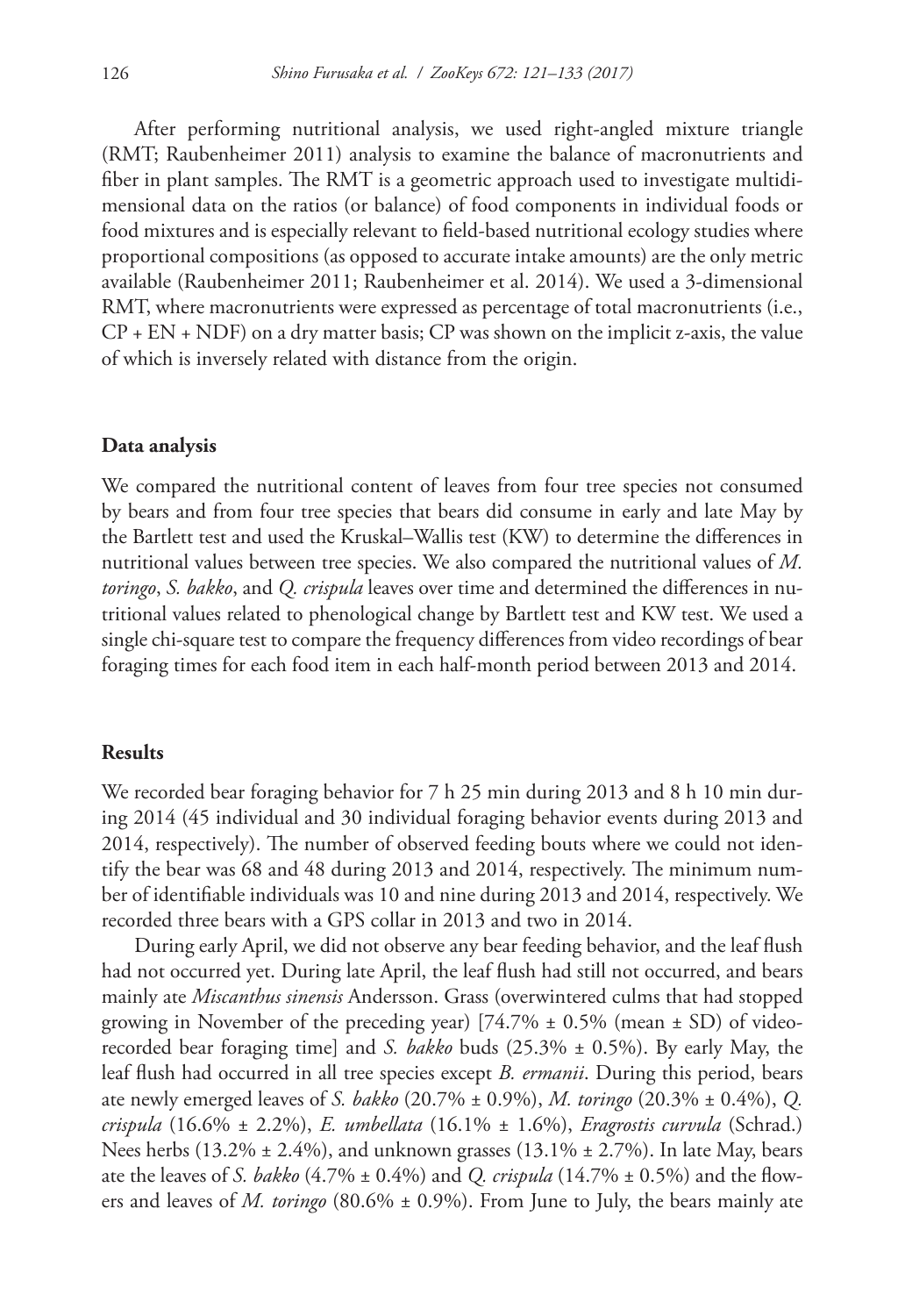| <b>Species</b>       | <b>Early May</b> |                 |                | Late May      |                |                |  |
|----------------------|------------------|-----------------|----------------|---------------|----------------|----------------|--|
|                      | EN (kcal/dgw)    | NDF(%)          | CP(%)          | EN (kcal/dgw) | NDF(%)         | CP(%)          |  |
| Bear consumed plants |                  |                 |                |               |                |                |  |
| Quercus crispula     | $5.2 \pm 0.1$    | $37.0 \pm 5.6$  | $31.8 \pm 0.3$ | $5.2 \pm 0.0$ | $26.0 \pm 1.4$ | $28.4 \pm 1.5$ |  |
| Salix bakko          | $5.0 \pm 0.1$    | $20.2 \pm 1.0$  | $33.2 \pm 4.6$ | $5.0 \pm 0.2$ | $20.3 \pm 1.9$ | $33.8 \pm 0.6$ |  |
| Malus toringo        | $5.0 \pm 0.1$    | $27.9 \pm 4.8$  | $31.0 \pm 2.3$ | $4.9 \pm 0.8$ | $26.7 \pm 2.8$ | $27.8 \pm 1.6$ |  |
| Elaeagnus umbellata  | $5.0 \pm 0.0$    | $37.4 \pm 2.8$  | $39.2 \pm 1.7$ | $4.8 \pm 0.1$ | $46.2 \pm 3.5$ | $38.6 \pm 0.8$ |  |
| No consumed plants   |                  |                 |                |               |                |                |  |
| Alnus firma          | $5.4 \pm 0.1$    | $40.9 \pm 2.3$  | $23.1 \pm 4.5$ | $5.3 \pm 0.1$ | $43.0 \pm 2.3$ | $22.9 \pm 1.1$ |  |
| Clethra barbinervis  | $4.9 \pm 0.4$    | $50.9 \pm 19.6$ | $28.3 \pm 8.0$ | $4.9 \pm 0.3$ | $53.2 \pm 1.9$ | $21.1 \pm 1.9$ |  |
| Robinia pseudoacacia | $5.2 \pm 0.3$    | $40.5 \pm 13.5$ | $27.6 \pm 5.6$ | $5.1 \pm 0.2$ | $47.6 \pm 3.5$ | $25.6 \pm 3.5$ |  |
| Betula ermanii       |                  |                 |                | $5.1 \pm 0.3$ | $41.6 \pm 0.7$ | $26.3 \pm 3.9$ |  |

**Table 1.** Nutritional contents of tree leaves in early and late May.

Bold type: we can observe that bears consume the food items in that period.

EN, energy content; CP%, crude protein; NDF%, neutral detergent fiber.

ants  $(96.5\% \pm 2.1\%)$  and unknown grasses. In early June, bears ate ants  $(95.0\%)$  and unknown grasses (5.0%) in 2013 and 2014. In late June, bears ate ants (93.9%) and bees  $(6.1\%)$  in 2013; however, they ate ants  $(91.5\%)$ , unknown grasses  $(4.5\%)$ , and sika deer (*Cervus nippon* Temminck) carcasses (4.0%) in 2014. In early July, bears ate ants (97.2%) and *Cirsium* spp. (2.8%) in 2013; however, they ate ants (94.5%) and unknown grasses (5.5%) in 2014. In late July, bears ate ants (98.0%) and unknown grasses  $(2.0\%)$  in 2013; however, they ate ants  $(93.5\%)$ , unknown grasses  $(2.5\%)$ , and sika deer carcasses (4.0%) in 2014. There were no large differences in leaf flush timing for any plant species between 2013 and 2014 (all <1 week). There were also no differences between 2013 and 2014 frequencies of video-recorded bear foraging times for each food item during each half-month period, except for late June ( $\chi^2$  = 6.586, *P* < 0.05).

During early and late May, EN of food items had no significant effect on consumption; however, bears were significantly more likely to consume food items with a higher CP (KW test: early May:  $df = 6$ ,  $P < 0.05$  and late May:  $df = 7$ ,  $P < 0.05$ ) and a lower NDF (KW test: early May:  $df = 6$ ,  $P < 0.05$  and late May:  $df = 7$ ,  $P < 0.05$ ). These results indicate that bears use spring plant food items with at least 27% CP and <38% NDF (Table 1).

In CP, *Q. crispula* leaves decreased from May to late June and was significantly higher in early and late May than in early and late June (KW:  $df = 3$ ,  $P < 0.01$ ; Figs 2, 3). In contrast, NDF increased from May to late June and was significantly lower in early and late May than in early and late June (KW: *df* = 3, *P* < 0.05). EN was significantly lower during early May and early June than during late June and early July (KW: *df* = 3, *P* < 0.01). Bears only consumed the leaves of *M. toringo* in early May (Fig. 1). CP in *M. toringo* leaves significantly decreased for each period from early May to late June (KW:  $df = 3$ ,  $P < 0.01$ ). NDF was significantly lower during early and late May than during early and late June and early July (KW:  $df = 3$ ,  $P < 0.01$ ). EN in *M*. *toringo* leaves decreased from early May to early July (KW: *df* = 3, *P* < 0.01) and was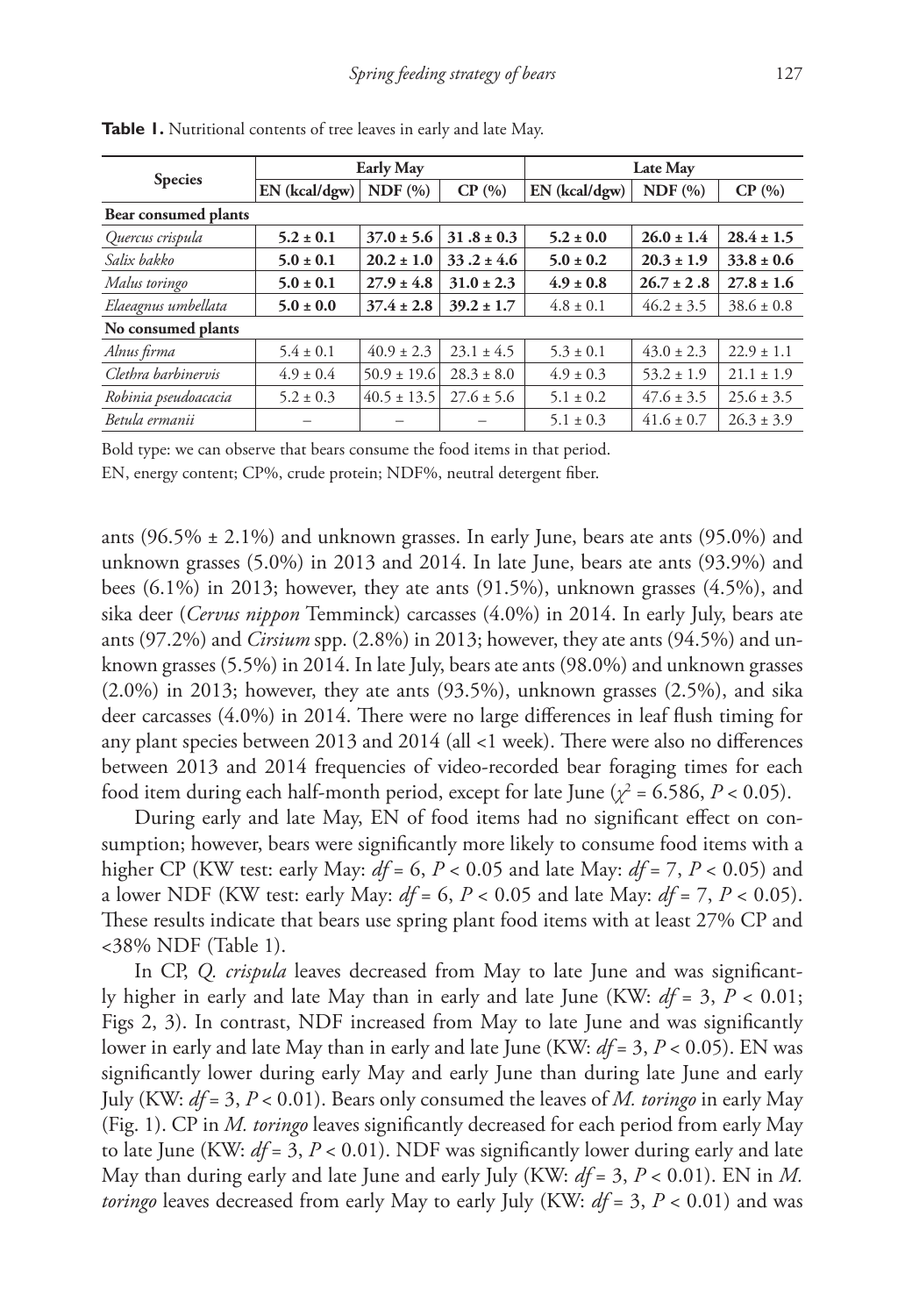

Figure 2. Proportion of observed time for each food item and seasonal changes in the nutritional values of *Quercus crispula* (left) leaves, *Malus toringo* (center) leaves, and *Salix bakko* (right) leaves from early May (leaf flash) to late June 2013. **A** The proportion of time for which bears were observed consuming (2013: black and 2014: gray) **B** total energy **C** neutral detergent fiber, and **D** crude protein. Different lower case letters within each graph indicate significant differences (Kruskal–Wallis test, *P* < 0.05). White circles indicate when bears were observed consuming *Q. crispula* leaves (early May and late May), *M. toringo* leaves (early May), and *S. bakko* (early May and late May).

probably related to the phenology of the leaves. Bears only consumed *S. bakko* leaves in early and late May (Fig. 1). CP in *S. bakko* leaves decreased from May to June and was significantly higher in early and late May and early June than in late June (KW:  $df = 3$ ,  $P < 0.01$ ). NDF was significantly lower during early and late May than during early and late June and early July (KW: *df* = 3, *P* < 0.01). During May and June, EN in *S. bakko* leaves was not significantly different.

Other food items were identified and collected for analysis. In late April, bears consumed dead *M. sinensis* (EN, 4.4 kcal/dgw; NDF, 86.0%; CP, 3.2%) and *S. bakko* buds (EN, 5.0 kcal/dgw; NDF, 24.8%; CP, 45.0%). In late May, bears consumed *M. toringo* flowers (EN, 4.2 kcal/dgw; NDF, 28.3%; CP, 28.4%). The herb *E. curvula* was consumed in early May; however, we were unable to collect samples for analysis.

# **Discussion**

We found that in spring, Asiatic black bears consumed plant foods with high CP and low NDF. Bears stopped eating the leaves of each of the three tree species when NDF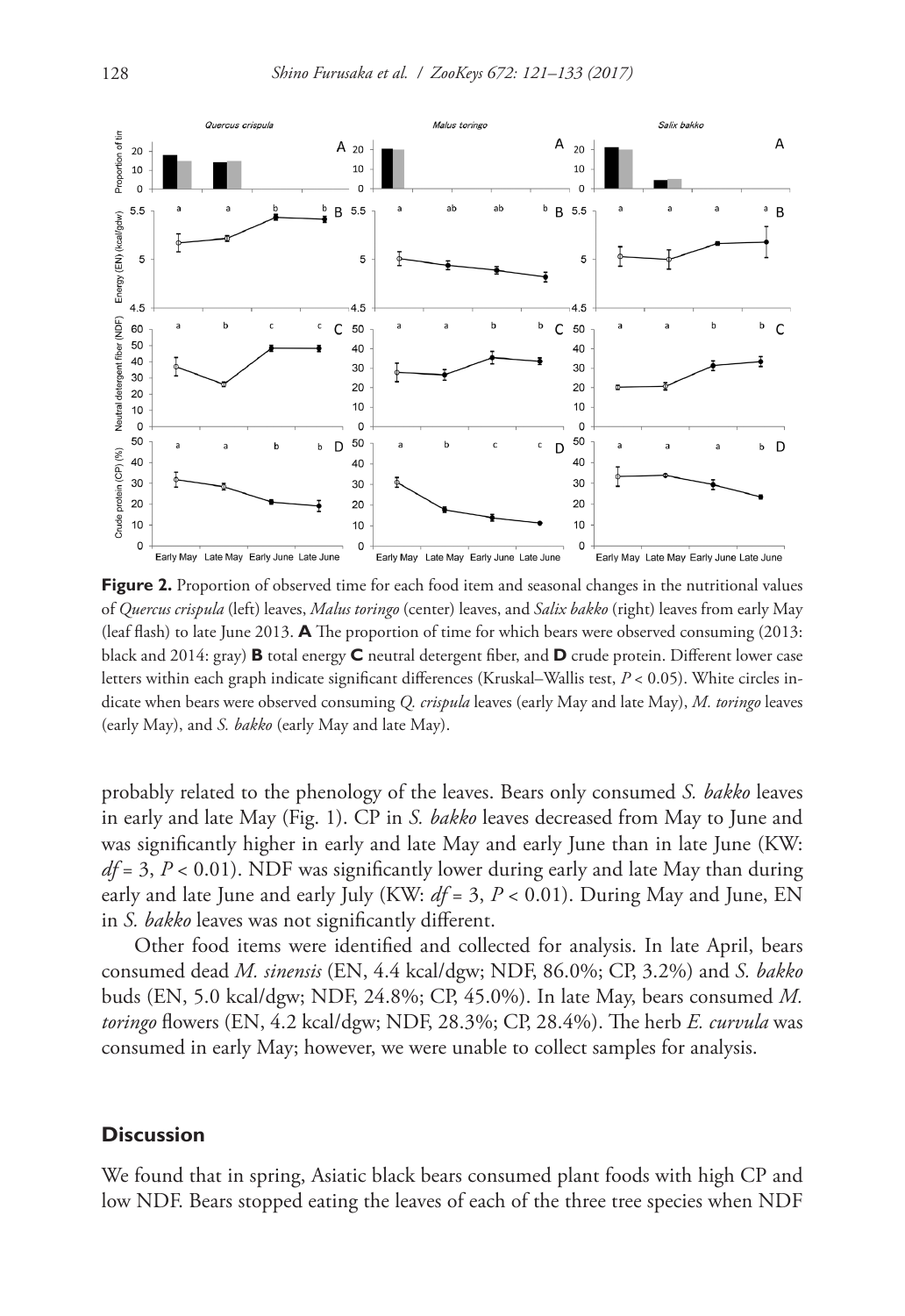

**Figure 3.** Right-angled mixture triangles (RMT) depicting the macronutrient balance of *Quercus crispula*, *Salix bakko*, *Malus toringo*, *Elaeagnus umbellata*, *Alnus firma*, *Clethra barbinervis*, *Robinia pseudoacacia,* and *Betula ermanii* leaves in early and late May. The RMT on the left **a** is early May, while the RMT on the right **b** is late May. Crude protein is represented on the implicit axis which varies inversely with distance from the origin (the dashed gray line indicates 25% protein content).

increased above approximately 38%, or CP decreased to less than approximately 27%, which was typical of late spring to early summer. This suggests that CP and NDF are key factors driving the usage of plant food items. EN of foods, per se, was not related to the bears' choice of foods, suggesting again that a high protein content is the key factor driving bears to eat certain foods, as long as the fiber content is low enough for good digestibility. In contrast, the total energy of a food item may be not an appropriate indicator to explain the diet selectivity of bears.

Adult brown bears (*U. arctos*) accumulate lean mass reserves mostly during spring and early summer (Hilderbrand et al. 2000, McLellan 2011), and rich protein diets during spring enhance this body mass gain (Swenson et al. 2007). Previous studies found that American black bears also gained weight from winter to early summer, suggesting that the protein content of spring food items is of vital importance (Noyce and Galshelis 1998, McDonald and Fuller 2005). In contrast, bears in Japan consume a large quantity of fruits from summer to autumn, many of which contain high levels of available energy, but very low levels of protein and other nutrients (Masaki et al. 2012). Therefore, spring foods containing high levels of protein may be needed to sustain growth throughout the year. However, during late April, bears consumed dead *M. sinensis* that are low in protein and high in fiber. There were exceptions, for example, when limited food items were available and the bears had to consume food items with relatively poor nutritional value. However, the number of these observations was few, and this might be a rare behavior.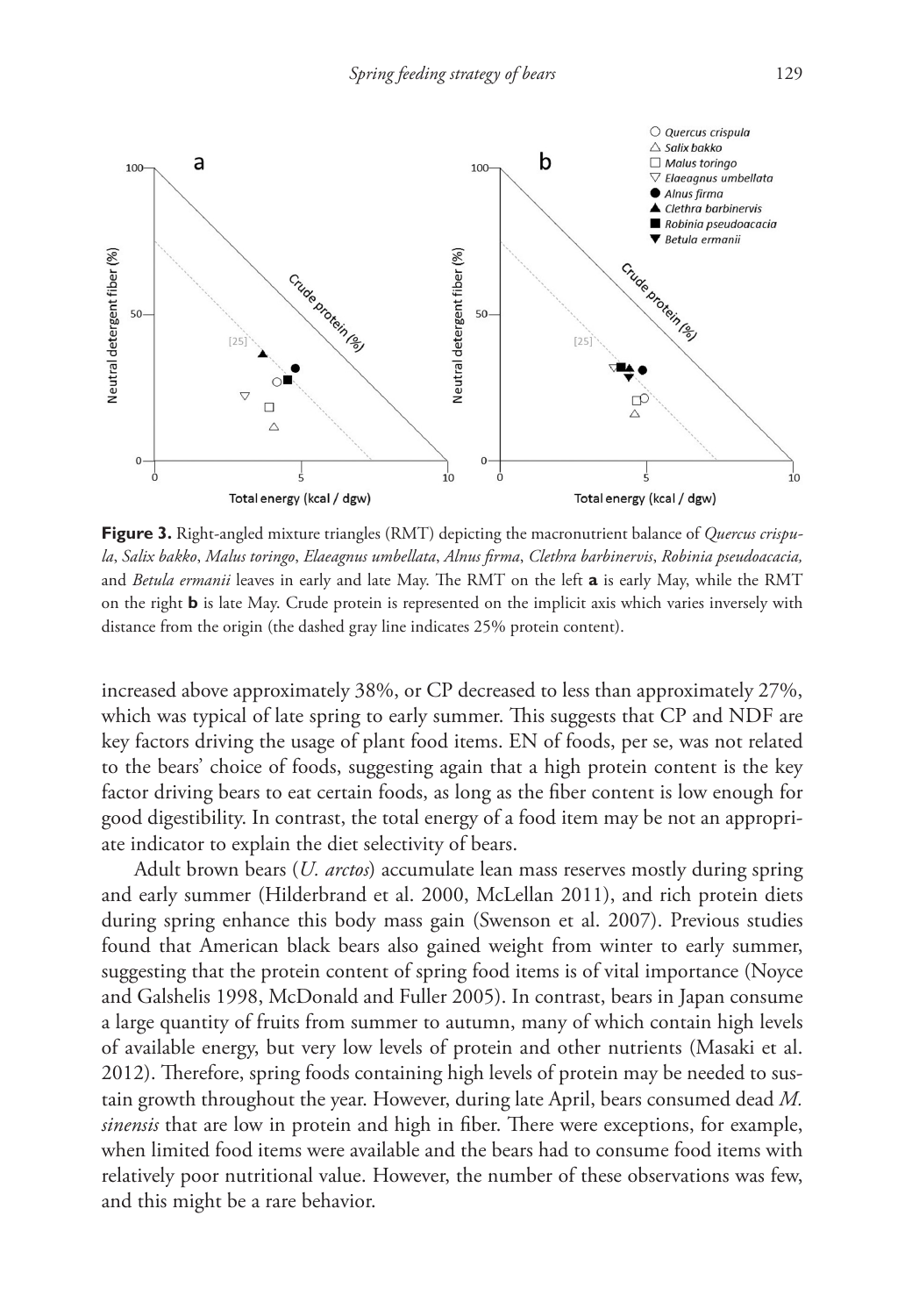Another reason for diet-switching in bears was because more nutritious foods became available. From June to July, the post-season for consuming green vegetation, Asiatic black bears mostly switched to a diet of ants (Fujiwara et al. 2013), which was also seen in our study. A previous study indicated that bears at Ashio could not get sufficient energy from a diet of ants (Yamazaki et al. 2012), thus, the probability of presenting more nutritious foods after June was low in this area, and it is during this period of the year that Asiatic black bears in Japan strip and damage the bark of plantation conifers (Oi and Yamazaki 2006, Kobashikawa and Koike 2016). Although the reasons for this are unclear, research on American black bears suggests that this behavior occurs when their nutritional status is compromised (Flowers 1986). Because the bones and mass of American black bears increase during spring, although there is a loss of fat (Noyce and Garshelis 1998), bears may not be able to replenish lost fat stores on a diet of leaves alone, even if leaves are plentiful during spring. Brown bears in other Asian regions consumed animal materials primarily (Xu et al. 2006, Aryal et al. 2012); therefore, if the bears can get animal materials, they may want to eat more animal materials with higher nutritional quality. In general, when body fat reserves are high, fat is utilized as the main source of energy; however, when fat reserves are low, lean mass is increasingly used as an energy source (Dunn et al. 1998, Caolin 2004, McCue 2010). However, to efficiently maximize the protein in spring plant foods for growth, bears may use their body fat stores remaining after winter to "fuel" their growth, as it takes energy as well as protein to construct new muscle and bone. Future work should focus on how seasonal changes in the availability and nutritional content of food items affect physical conditions such as fat stores.

We recognize the limitations of the present study. First, some food items are easier to observe than others, so focal sampling may be biased toward foods that are easier to observe. Previous food habit research showed that bears ate deer in spring (Koike et al. 2016). We did not observe this behavior, although we may have missed these observations when bears ate under a heavy canopy cover. In contrast, for the first time, most of the vegetative plants were identified and quantified. Second, the results may have been biased toward individual bears, sex, or age classes. However, we observed multiple bears over multiple years; thus, our results may be generally applicable to the bear population in this area. Third, we could not separate the availability of protein and fiber contents in terms of food preferences. Future research should consider other aspects such as changes in biomass (availability) and should also include other food items and other nutritional components.

## **Acknowledgments**

We would like to thank H. Yokota who provided valuable advice on observing bears in the field and S. Haneo and S. Fujiwara who provided advice on conducting research in the Ashio area. We would also like to thank the many people who helped with the fieldwork, particularly A. Nakajima. We wish to thank O. Enishi for advice on nutrient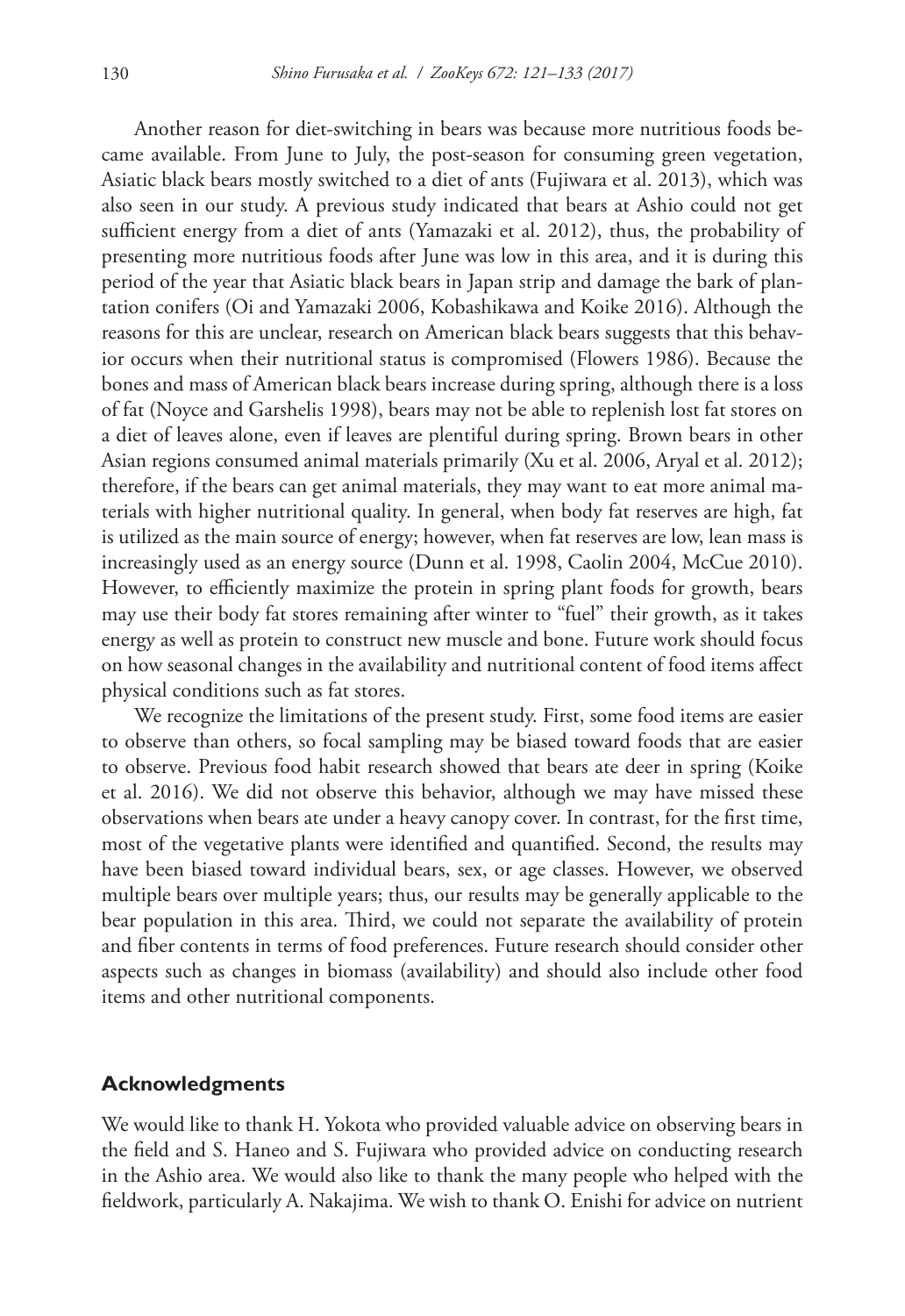analysis and the Gunma and Nikko district forest offices of the Ministry of Agriculture for use of their facilities. We gratefully acknowledge several helpful discussions on statistics and comments by M. Soga. We wish to thank K. Noyce for her helpful advice. This study was partly funded by grants-in-aid for Scientific Research (Nos. 24380088, 25241026, and 25850103).

SK and SF conceived the idea. KM, SF and KY contributed to the study design. SF, CK. YN, YU and TN collected the data. SF and SK analyzed the data and wrote the manuscript with input from all authors.

## **References**

- Aryal A, Hopkins J, Ji W, Raubenheimer D, Brunton D (2012) Distribution and diet of brown bear in the upper Mustang region, Nepal. Ursus 23: 231–236. [http://dx.doi.org/10.2192/](http://dx.doi.org/10.2192/URSUS-D-11-00015.1) [URSUS-D-11-00015.1](http://dx.doi.org/10.2192/URSUS-D-11-00015.1)
- Aryal A, Coogan SCP, Ji W, Rothman JM, Raubenheimer D (2015a) Foods, macronutrients and fibre in the diet of blue sheep (*Psuedois nayaur*) in the Annapurna Conservation Area of Nepal. Ecology and Evolution 5: 4006–4017.<http://dx.doi.org/10.1002/ece3.1661>
- Aryal A, Brunton D, Ji W, Rothman J, Coogan SCP, Adhikari B, Juhnu S, Raubenheimer D (2015b) Habitat, diet, macronutrient, and fiber balance of Himalayan marmot (*Marmota himalayana*) in the Central Himalaya, Nepal. Journal of Mammalogy 96: 308–316. <Http://dx.doi.org/10.1093/jmammal/gyv032>
- Association of Official Analytical Chemists (2003) Official methods of analysis. Seventeenth edition. Association of Official Analytical Chemists. Arlington, Virginia, USA, 2000 pp.
- Bunnel FL, Hamilton T (1983) Forage digestibility and fitness in grizzly bears. International Conference on Bear Research and Management 5: 179–185.<https://doi.org/10.2307/3872536>
- Caolin M (2004) Modeling of lipid and protein depletion during total starvation. American Journal of Physiology - Endocrinology and Metabolism 287: 790–798. [http://dx.doi.](http://dx.doi.org/10.1152/ajpendo.00414.2003) [org/10.1152/ajpendo.00414.2003](http://dx.doi.org/10.1152/ajpendo.00414.2003)
- Dunn MA, Houts SK, Hartsook EW (1998) Maternal investment and factors affecting offspring size in polar bears (*Ursus maritimus*). Journal of Zoology 245: 253–260. [http://dx.doi.](http://dx.doi.org/10.1111/j.1469-7998.1998.tb00099.x) [org/10.1111/j.1469-7998.1998.tb00099.x](http://dx.doi.org/10.1111/j.1469-7998.1998.tb00099.x)
- Flowers RH (1986) Supplemental feeding of black bear in tree damaged areas of western Washington. In: Baumgartner DM, Mahoney R, Evans J, Caslick J, Brewer D (Eds) Proceedings of animal damage management in Pacific Northwest forest. Washington State University, Pullman, USA, 147–148.
- Fujiwara S, Koike S, Yamazaki K, Kozakai C, Kaji K (2013) Direct observation of bear myrmecophagy: Relationship between bears' feeding habits and ant phenology. Mammalian Biology 78: 34–40.<http://dx.doi.org/10.1016/j.mambio.2012.09.002>
- Hanley TA (1982) The nutritional basis for food selection by ungulates. Journal of Range Management 35: 146–151.
- Hashimoto Y, Takatsuki S (1997) Food habits of Japanese black bear: a review. Mammalian Science 37: 1–19. [In Japanese with English abstract]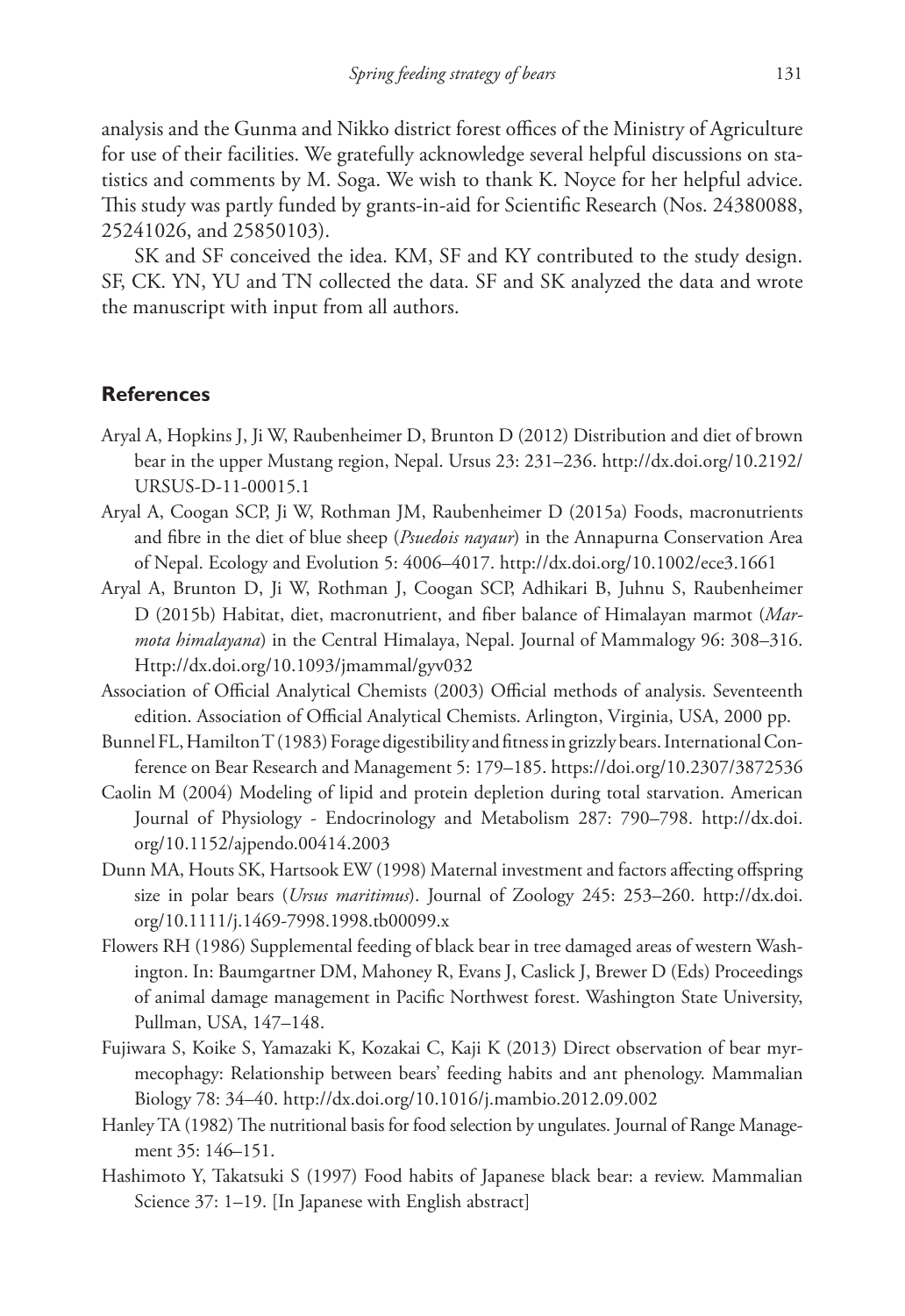- Hilderbrand GV, Schwartz CC, Robbins CT, Hanley TA (2000) Effect of hibernation and reproductive status on body mass and condition of coastal brown bears. Journal of Wildlife Management 64: 178–183. <http://dx.doi.org/10.2307/3802988>
- Horwitz W, Latimer GW (2005) Official Methods of Analysis of AOAC 18, AOAC International, Gaithersburg, Md.
- Hwang MH, Garshelis DL, Wang Y (2002) Diets of Asiatic black bears in Taiwan, with methodological and geographical comparisons. Ursus 13: 111–125.
- Kobashikawa S, Koike S (2016) Spatiotemporal factors affecting bark stripping of conifer trees by Asiatic black bears (*Ursus thibetanus*) in Japan. Forest Ecology and Management 380: 100–106.<http://doi.org/10.1016/j.foreco.2016.08.042>
- Koike S (2010) Long-term trends in food habits of Asiatic black bears in the Misaka Mountains on the Pacific coast of central Japan. Mammalian Biology 75: 17–28. [http://dx.doi.](http://dx.doi.org/10.1016/j.mambio.2009.03.008) [org/10.1016/j.mambio.2009.03.008](http://dx.doi.org/10.1016/j.mambio.2009.03.008)
- Koike S, Nakashita R, Kozakai C, Nakajima A, Nemoto Y, Yamazaki K (2016) Baseline characterization of the diet and stable isotope signatures of bears that consume natural foods in central Japan. European Journal of Wildlife Research 62: 23–31. [http://dx.doi.](http://dx.doi.org/10.1007/s10344-015-0969-6) [org/10.1007/s10344-015-0969-6](http://dx.doi.org/10.1007/s10344-015-0969-6)
- Kozakai C, Yamazaki K, Nemoto Y, Nakajima A, Umemura Y, Koike S, Goto Y, Kasai S, Abe S, Masaki T, Kaji K (2013) Fluctuation of daily activity time budgets of Japanese black bears: relationship to sex, reproductive status, and hardmast availability. Journal of Mammalogy 94: 351–360.<http://dx.doi.org/10.1644/11-MAMM-A-246.1>
- Lambert JE (2010) Primate nutritional ecology: feeding biology and diet at ecological and evolutionary scales. In: Campbell C, Fuentes A, MacKinnon KC, Panger M, Bearder S, Stumpf R (Eds) Primates in Perspective 2nd Edition. Oxford University Press, 512–522.
- Masaki T, Takahashi K, Sawa A, Kado T, Naoe S, Koike S, Shibata M (2012) Fleshy fruit characteristics in a temperate deciduous forest of Japan: how unique are they? Journal of Plant Research 125: 103–114. <http://dx.doi.org/10.1007/s10265-011-0423-0>
- McCue MD (2010) Starvation physiology: reviewing the different strategies animals use to survive a common challenge Comp. Biochemistry and Physiology 156: 1–18. [http://dx.doi.](http://dx.doi.org/10.1016/j.cbpa.2010.01.002) [org/10.1016/j.cbpa.2010.01.002](http://dx.doi.org/10.1016/j.cbpa.2010.01.002)
- McDonald JE, Fuller TK (2005) Effects of spring acorn availability on black bear diet, milk composition, and cub survival. Journal of Mammalogy 86: 1022–1028. [http://dx.doi.](http://dx.doi.org/10.1644/1545-1542(2005)86%5B1022:EOSAAO%5D2.0.CO;2) [org/10.1644/1545-1542\(2005\)86\[1022:EOSAAO\]2.0.CO;2](http://dx.doi.org/10.1644/1545-1542(2005)86%5B1022:EOSAAO%5D2.0.CO;2)
- McLellan BN (2011) Implications of a high-energy and low-protein diet on the body composition, fitness, and competitive abilities of black (*Ursus americanus*) and grizzly (*Ursus arctos*) bears. Canadian Journal of Zoology 89: 546–558.<http://dx.doi.org/10.1139/z11-026>
- Noyce KV, Kannowski PB, Riggs MR (1997) Black bears as ant-eaters: seasonal associations between bear myrmecophagy and ant ecology in north-central Minnesota. Canadian Journal of Zoology 75: 1671–1686.<http://dx.doi.org/10.1139/z97-794>
- Noyce KV, Garshelis DL (1998) Spring weight changes in black bears in northcentral Minnesota: the negative foraging period revisited. Ursus 10: 521–531.
- Oi T, Yamazaki K (2006) The status of Asiatic black bears in Japan. In: Japan bear network (Ed.) Understanding Asian bears to secure their future, Japan Bear Network, Ibaraki, Japan, 122–133.